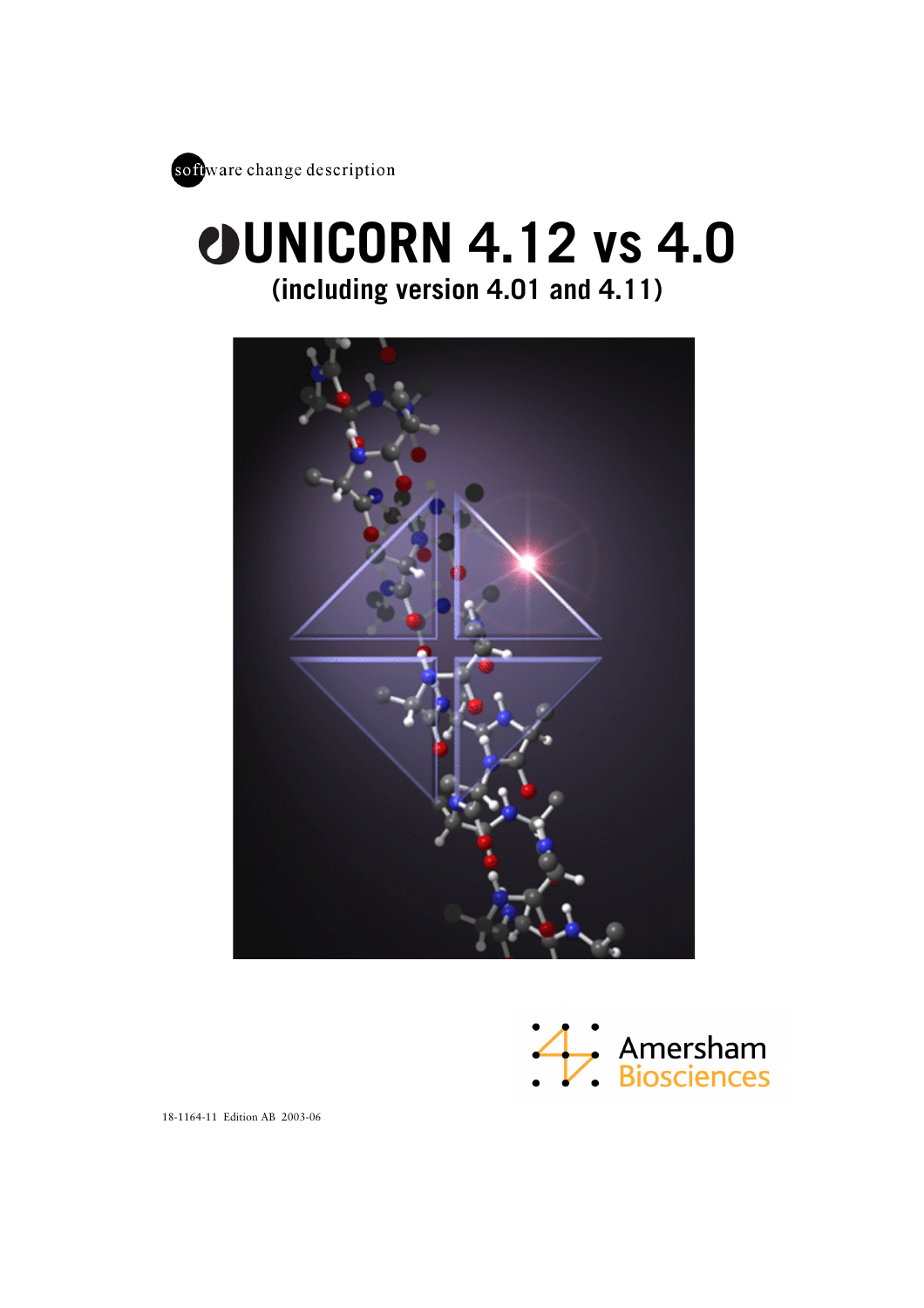## **Introduction**

**This document describes the implemented changes and improvements in UNICORNTM 4.12 compared to version 4.0. The document also describes the changes that were implemented in versions 4.01 and 4.11.**

## **UNICORN version 4.01**

## **Installation options**

- The strategies are filtered in categories, e.g. Explorer, Purifier, Bioprocess<sup>TM</sup> etc.
- Long filenames can be used for the strategies.

## **Oligo**

- The allowed starting bases in the 3' position now also includes extra bases  $Q$ ,  $Z$ ,  $X$  and  $\overline{Y}$ .
- The system can be set up to include an automatic pause in the beginning of a method.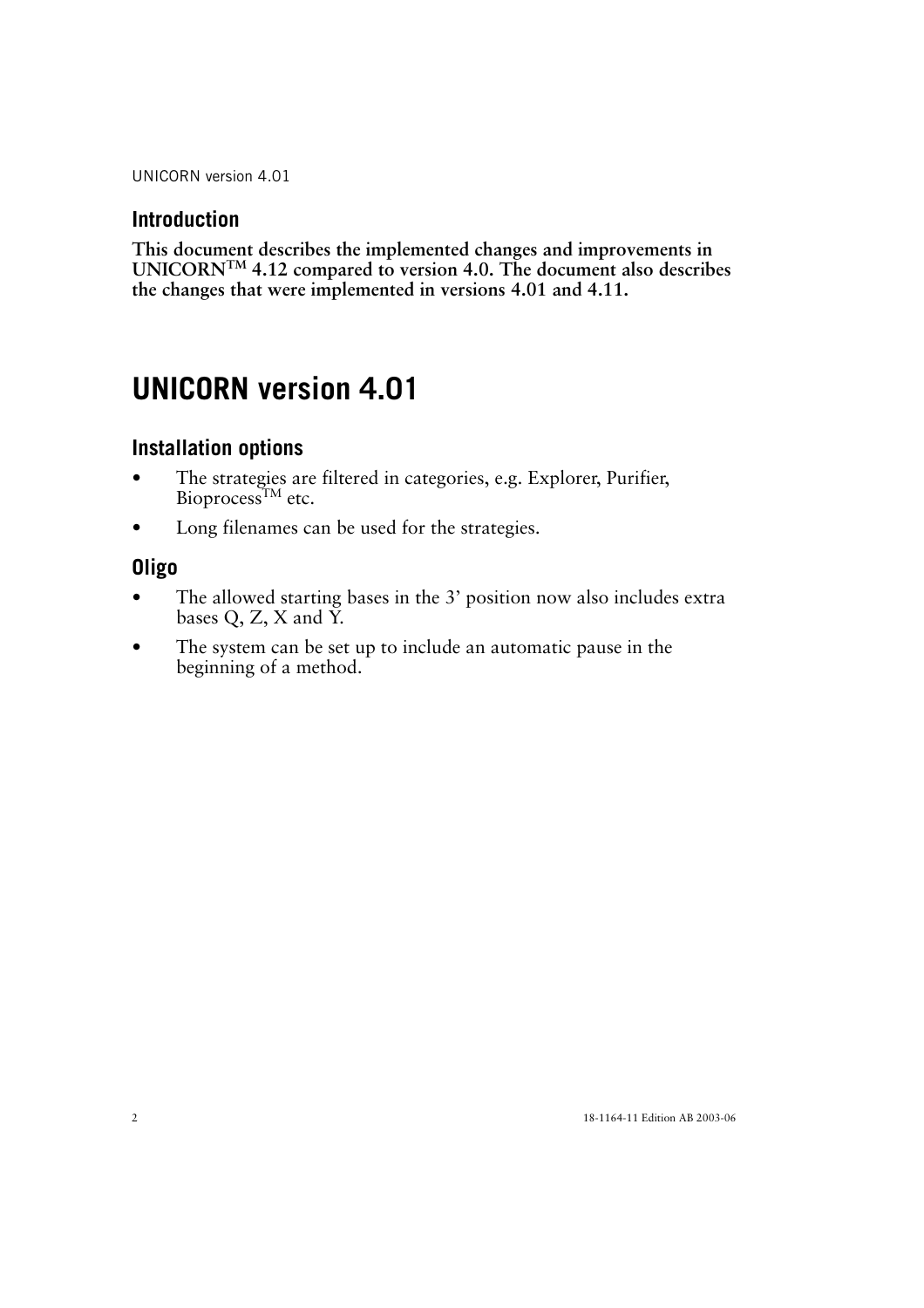## **UNICORN version 4.11**

## **Installation options**

Selected user manuals can be installed as part of the program installation process.

## **User information/Help functions**

- The UNICORN user manuals have been restructured.
- The installed selected user manuals can be accessed via the **Help** menu in the **Main Menu** module.
- The online help has been improved with search functions and full alignment with the user manuals.
- An introduction to the software (Getting Started with UNICORN 4.10) has been added as a separate manual.
- The software license number is displayed in the **About** dialog box.
- A hyper link to the Amersham Biosciences web site is available in the **About** dialog box.
- The toolbar guide function is removed.

## **User interface**

- All dialog boxes have been optimized for a screen resolution of 1024x768.
- A standard bar code reader can be connected to the system.
- Search paths are remembered in dialog boxes for **Open**, **Copy** and similar functions.
- Short-cuts to dialog boxes to create new methods and methodqueues are available on the right-click menus in the Main Menu module.
- Alarm, Warning and Error entries are color-coded.
- Thick lines is the default selection for all prints.
- Blocks that are repeated in a method are only printed once in expanded view. Subsequent identical blocks are not shown expanded in the prints.
- Time Zone is indicated whenever time is displayed (except in the Main Menu module).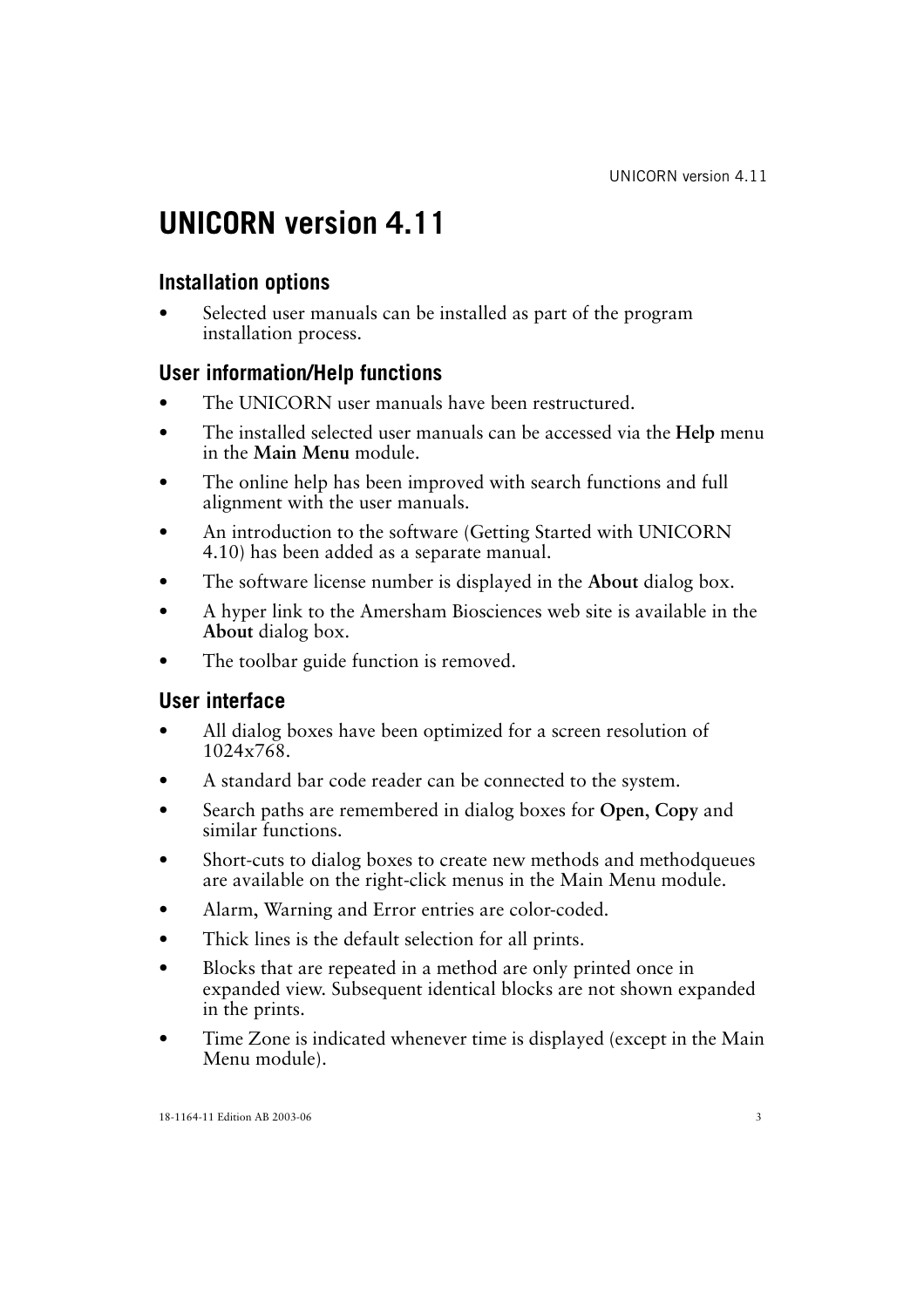#### **User Setup**

- The length and style of fraction injection and event marks can be conveniently set in a dialog box.
- A user option can be set where a column is prompted before a manual run can be started (Column protection mode).
- The user can select an option to have a default overwrite of baselines and tables.

## **System administration/user settings**

- Access levels for calibration of individual monitors can be set.
- The system can be defined to be available for view only on a user and system level.
- A system can be defined to be accessible in remote mode only.
- The current UNICORN card settings in the registry can be displayed.
- A default sound for the **Message** dialog can be assigned in the User settings.
- Information about the following settings can be created for backup purposes and restored:
	- User settings,
	- Global procedures,
	- Global BufferPrep recipes,
	- Global column list,
	- Global report formats.
- Earlier versions of the user settings can be edited.
- The system table can be displayed and printed.
- Service mode is no longer included in the Access levels.
- The system administrator can prohibit the ability to access protected UNICORN-files via Windows Explorer.
- The user name cannot be used as a password (with the exception for the **default** user).
- The signature password must be different from the logon password.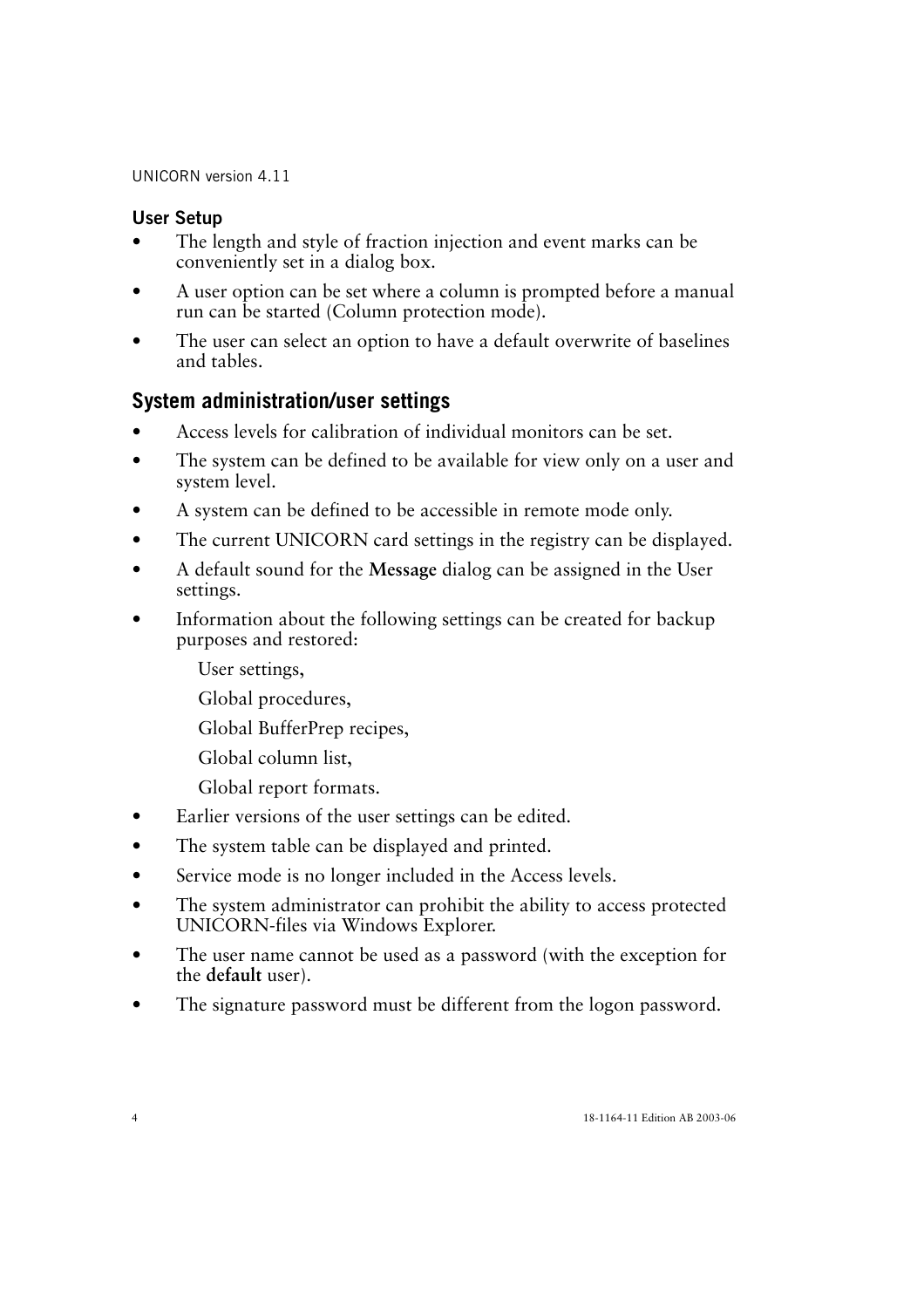### **Audit trails**

- Several Audit trail files can be opened at the same time.
- A search function to find text strings in the Audit trail file has been added.
- The computer where the user logs on is recorded at the time of the log on.
- An Audit trail file can be opened from any path.
- The locking and unlocking of the system is logged.
- Each time a method or a result file is saved is logged in the Audit trail.
- Each time a method or a result file is saved with another name, using the Save As command, is logged in the Audit trail.
- Maintenance activities can be filtered out.

## **Operational features**

- Acceptance criteria can be set for a result. The run can be stopped and a message will be displayed if the acceptance criteria are not met.
- A **Pause** Timer function can be set.
- Unused blocks can be deleted from the method by using the delete button or the right mouse button.
- Active **Watch** commands are indicated.

#### **Variables**

- Detail variables are indicated.
- Variables can be deleted, renamed and changed to and from details.

#### **Scouting**

- Scouting detail variables are indicated.
- Scouting variables can be deleted, renamed and changed to and from details.
- A scouting run can be added while another scouting run is in progress (except during the last run of the scouting scheme).

#### **Messages**

• A message that require a signature can be set up. The signature is recorded in the logbook including the full name, position and user name, and also the significance of the signature. The message dialog box can have "Continue" as an option to proceed with the run. A specific sound can be assigned to the message.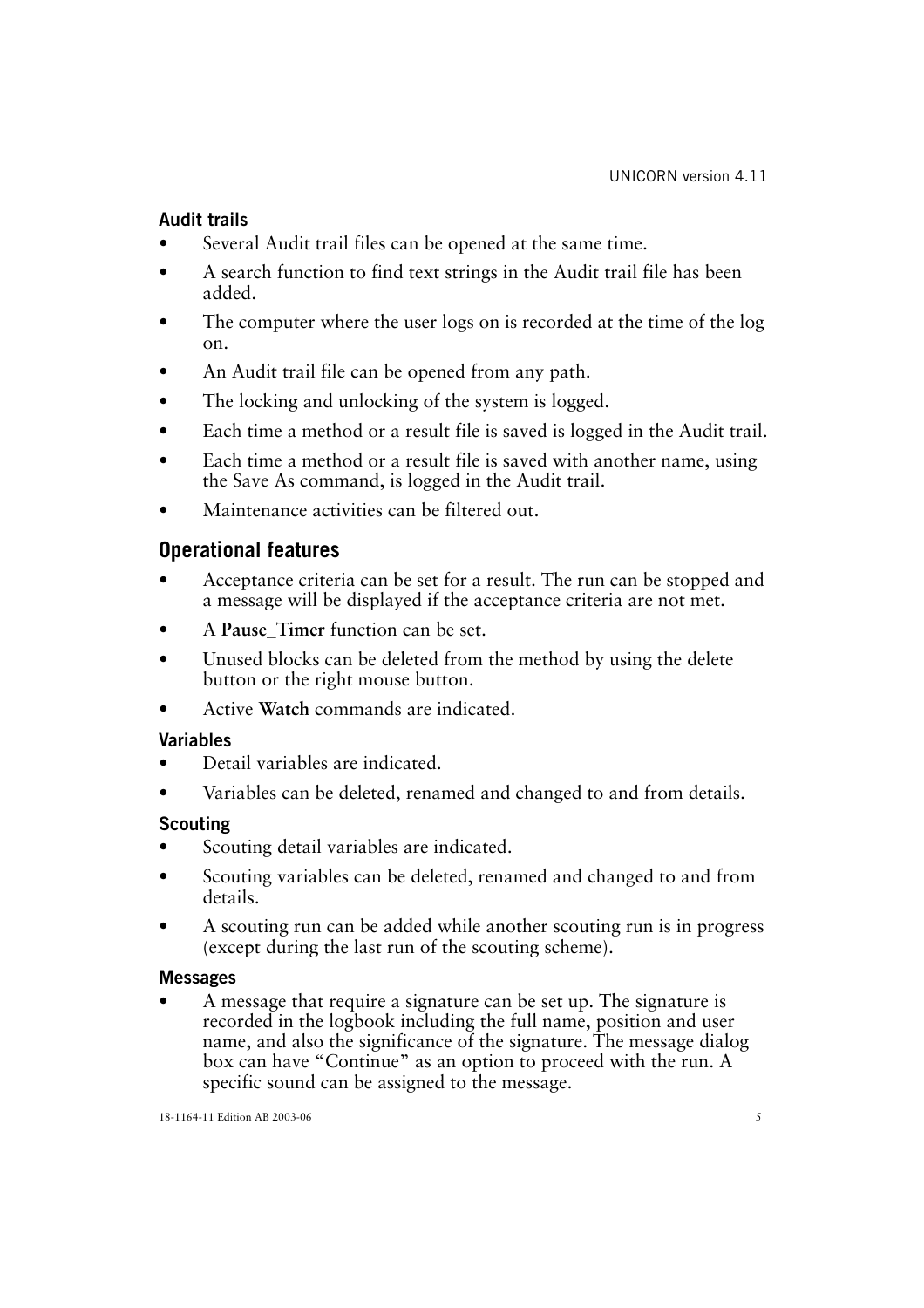#### **Snapshots**

• Snapshots recording current values can be set up and/or recorded in the Method Editor, in System Control or the Evaluation module.

#### **File handling**

• A result file or method file cannot be opened from two locations simultaneously.

#### **Column list**

- The molecular weight range for a column can be entered.
- The pressure limit for HiPrep has been changed to 0,15 MPa.
- The technique for HiPrep 16/10 ANXFF (high sub) has been corrected and is now anion exchange.
- The column list can be filtered to show columns by technique.

## **MethodQueues**

- The user has the option to place a method in a MethodQueue when the system is running another method.
- MethodQueues can be started and placed in a queue when the system is busy.
- Systems may be connected in any order that the user finds convenient.
- The individual order of the methods placed in the queue can be changed (before the queue has started to run).
- A warning is issued if the method that is placed in a MethodQueue includes a Start Protocol.

## **Evaluation**

- Simplified peak integrations with a new function button, **Save and edit peak table**.
- Different integration parameters can be set for different parts of the curve.
- The baseline settings, peak start, peak end and peak windows can be adjusted and set graphically with the mouse. Changes are effected immediately.
- Different integration parameters can be set for different parts of the curve in a procedure.
- Individual peaks can be displayed with different fill colors.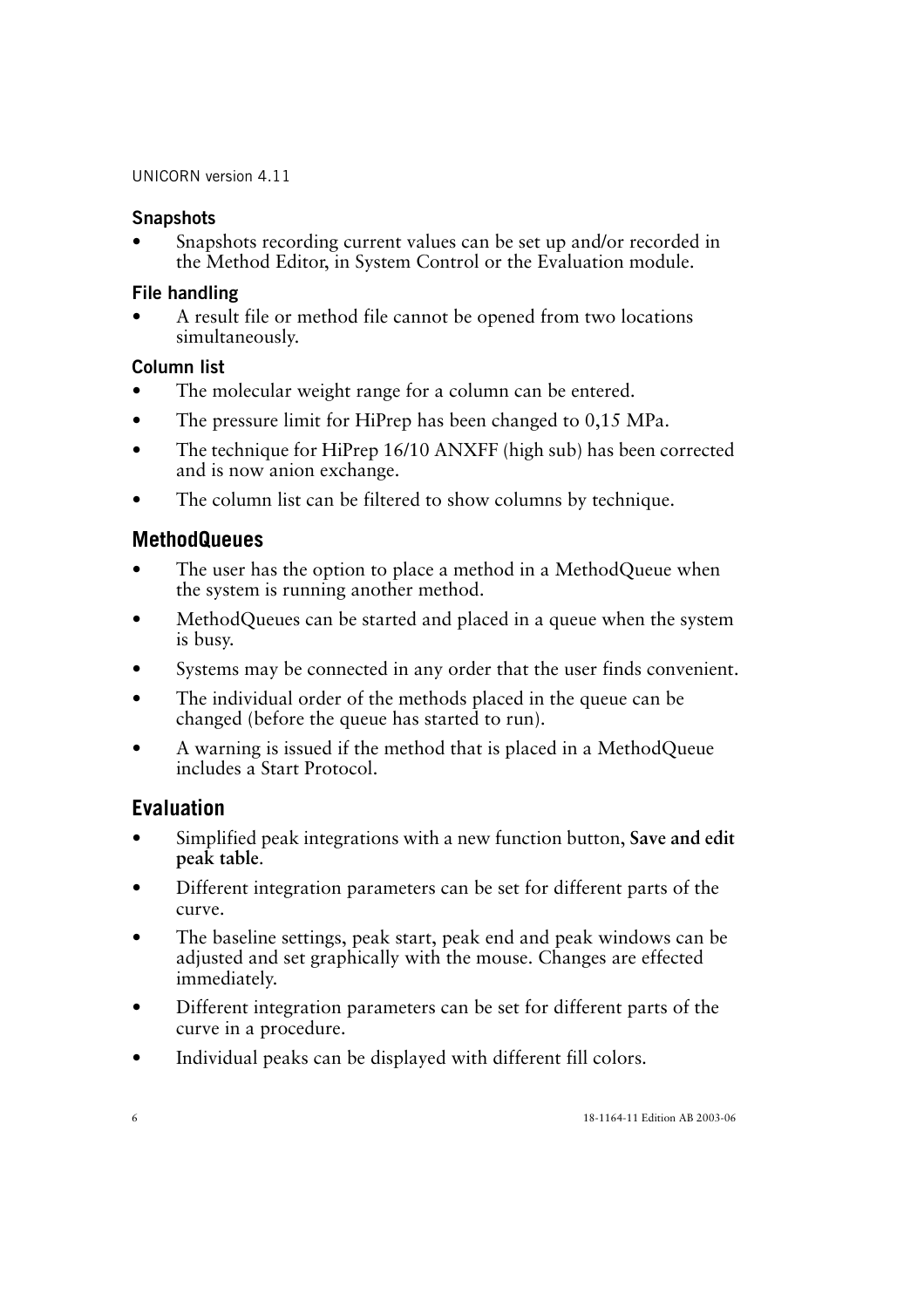- Curves can be created graphically with the mouse. Changes are effected immediately.
- More than one Y-axis can be displayed in the window.
- The Set Ref Point function now also includes the Min, Max and Average value for an interval.
- The peak naming can be any combination of retention, number and peak name.
- The Evaluation log now also contains the following items:
	- Rename curve
	- Rename peak table
	- Create curve
	- Edit baseline
	- Normalize curve
	- Activity histogram
- Peaks can be printed colored with a fill color and/or pattern.
- Discrete curves and fraction marks can be exported.
- Files can be exported in true XLS format.

#### **Fraction Histogram**

- The Fraction Histogram can be displayed as a table.
- The amount and concentration in a fraction can be calculated.

#### **Analysis module**

The lowest concentration level can be set as quantitation level 1.

#### **Documentation features**

- A search function to find text strings in the Logbook or the Notes has been added.
- The contents of the Logbook window can be filtered.
- The logbook overlay displays all items in a break point in flyover mode. A clear indication is present if there are more items than can be displayed in a particular break point, for all modes in the logbook overlay.
- The snapshots that are taken in the method or taken and saved during the run can be displayed.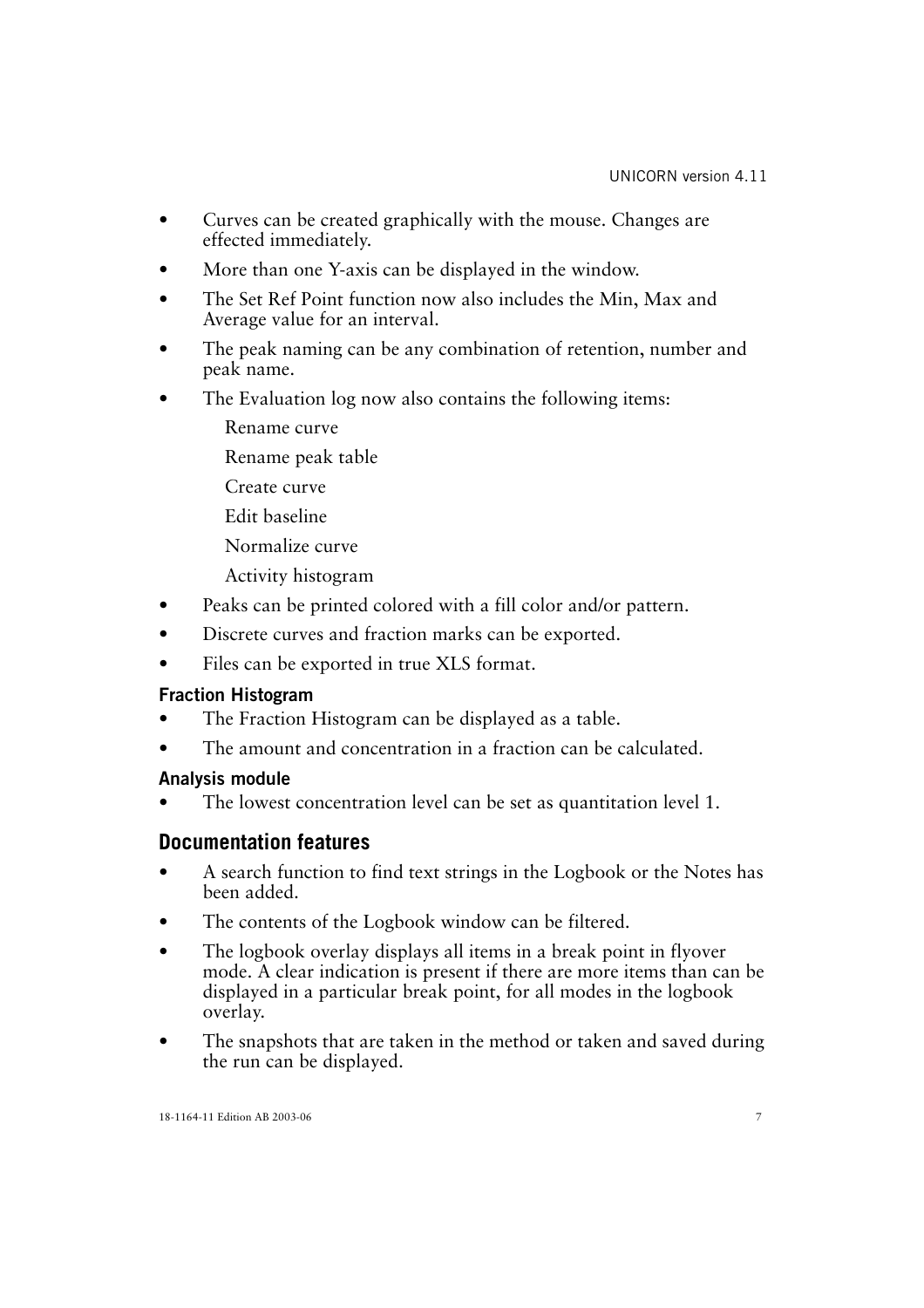- Unique file names can be generated by UNICORN.
- A batch number can be assigned at the start of a run.
- Batch id can be used to locate files by using the File Find dialog box in the Main Menu module.

#### **Strategy changes (ver XXX310)**

- Problems with self-oscillating outlet valves in Frac-900 and Frac-950 have been corrected.
- The component Sample Pump is now recognized also at the first run.
- The Flow for 10 ml systems now has three decimals instead of two.
- The default values for pressure limits have been corrected.

#### **(Note: Strategies for FPLC300/FPLCF300 have not been updated.)**

#### **Templates**

The installation test for Basic 10, strategy B10\_310 has been corrected.

#### **Wizard**

The Wizards have not been changed.

#### **Network functions**

- Support for sockets network connection is added.
- The Method Wizard can be used on local systems also when there is no contact with the network server.
- At start up, when OCI copies files from the server, all files with Read Only status are noted. The Read Only status is automatically removed.

## **OPC**

- Compliance with the OPC Data Access 2 specification.
- Partial compliance (compliance test not yet released) with the OPC Alarms and Events 1.0 specification.
- OPC Historical Data 1.0.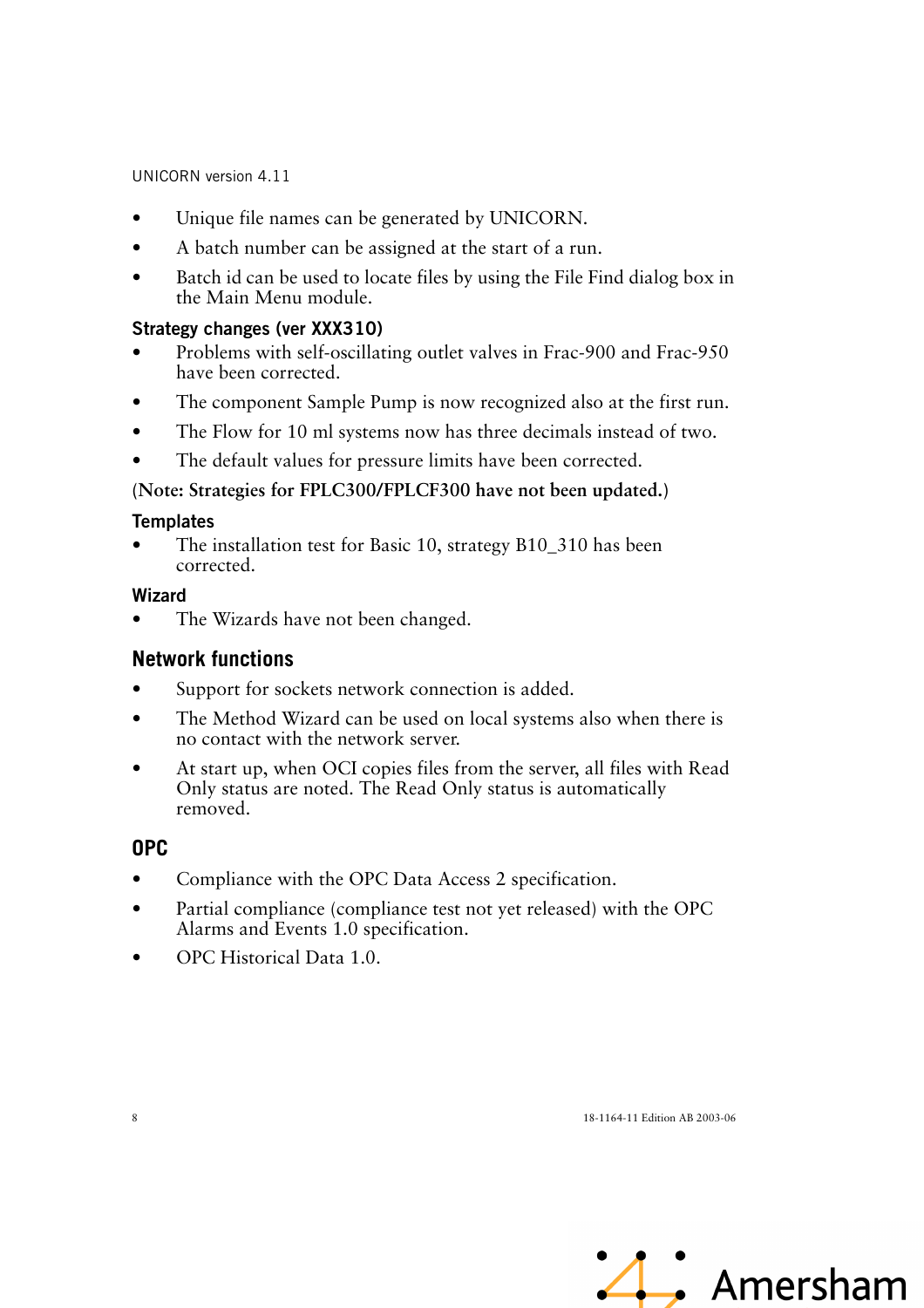## **OLIGO**

- Oligo characters can be copied and pasted to the sequence edit field.
- The **Sequence** page is shown as the first page when switching from text mode to documentation in the Method Editor.
- The following lines can be edited in the **unicorn.ini** file:

DMETHOD SEQUENCEMESSAGE OFF

ON includes a **Pause** in the method start and displays two messages. OFF does not include this.

DMETHOD SEQUENCECHECK ON

ON checks if the sequence is using two different bases from the same physical position. If not allowed bases are used in the 3' end.

DMETHOD SEQUENCEPASTE OFF

ON allows a sequence to be pasted into the **Sequence** page using Copy & Paste.

• The **Sequence** page has a new layout with modified button names: Create Method, Save Seq., Open Seq., Delete Seq., Cross Reference.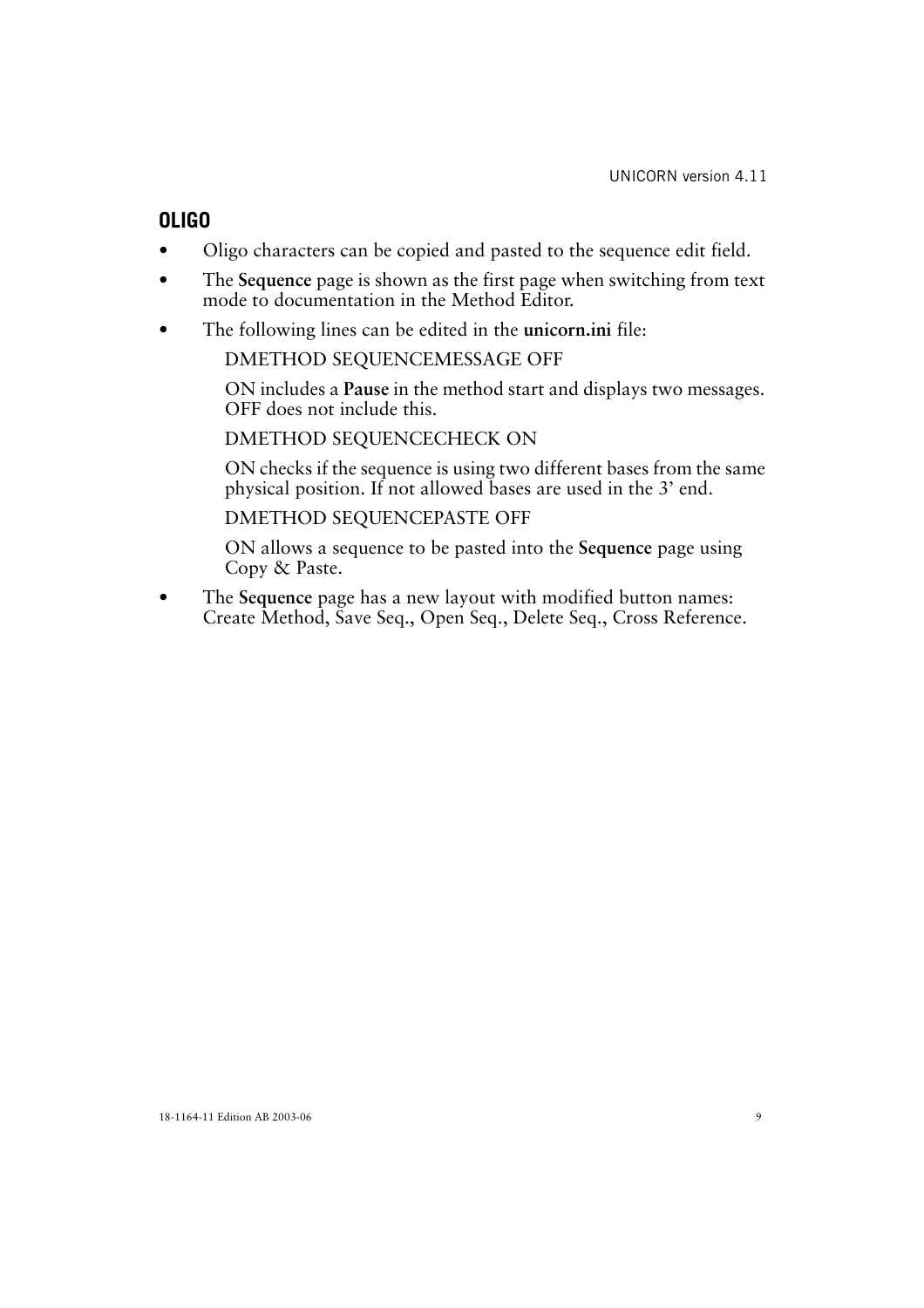## **UNICORN version 4.12**

#### **Version 4.12 adresses technical software improvements compared to version 4.11 and does not contain any functional changes.**

#### **System Control**

- If an instruction is used from the flowchart the System Control module may terminate. This problem is now corrected.
- The performance of the System Control module, when displaying the System Access toolbar and used in a network environment, has been improved.

#### **Evaluation functions**

- Problems with empty printouts from automatical evaluation procedures have been corrected.
- Trying to make a second subtract after using the command "Undo subtract" has caused the Evaluation module to terminate. This problem has now been corrected in version 4.12.
- Results expressed in microliters may cause calculation errors during integrations where Column Volume is used. This is corrected in version 4.12.
- Evaluation procedures have not worked for results with a microliter or nanoliter base. This is corrected in version 4.12.

#### **Locked files**

• Results and method files with paths and filenames exceeding a total of 100 characters have become locked and impossible to open. This has now been corrected

#### **Frac-950**

- The Start Protocol has been corrected so that the Frac-950 settings can be edited.
- Problems to download the rack configuration have been corrected.

#### **Method files**

• The template methods in C:\unicorn\local\strategy\systemX have been named with a double dot. This has been corrected in version 4.12.

#### **AT card functions**

• Systems operating with AT cards can now handle message instructions in methods.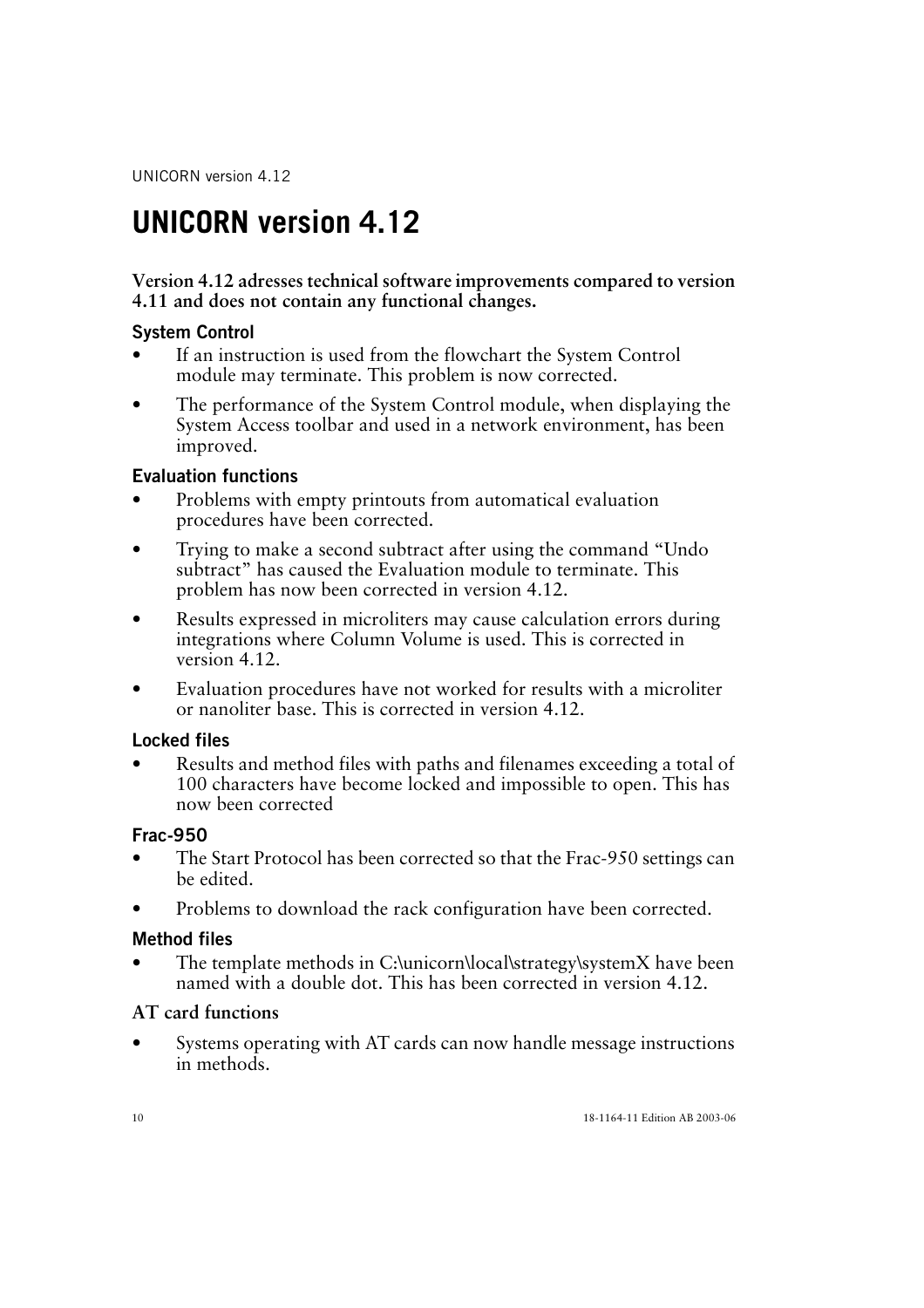• The Snapshot function is not compatible with the AT card and is now not accessible for AT systems to avoid confusion.